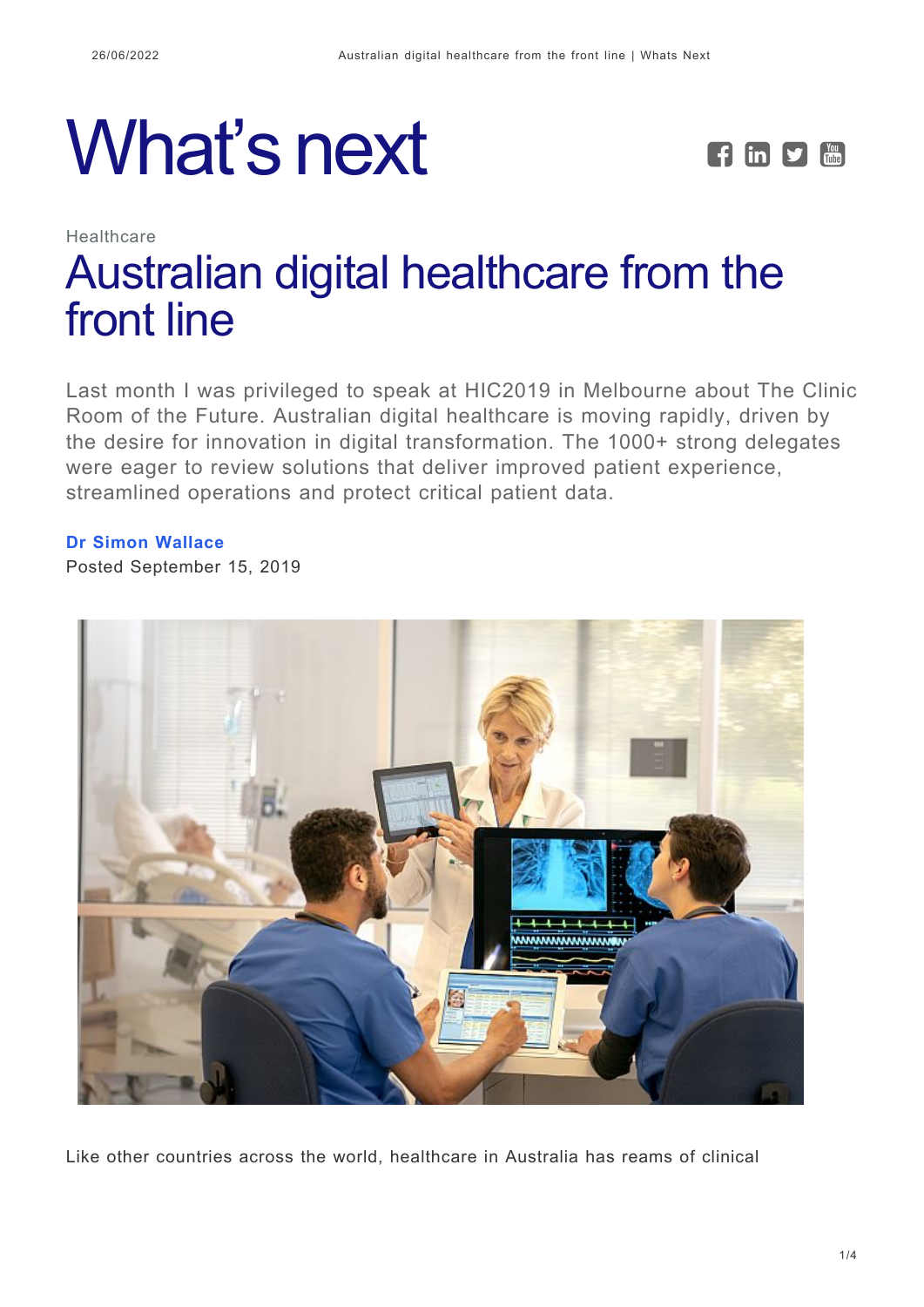documentation. [Recent estimates for 2015-16 s](https://www.aihw.gov.au/reports/australias-health/australias-health-2016-in-brief/contents/there-is-more-to-learn)uggest that there were 10.6 million discharge summaries, 28 million outpatient reports/letters and 2.2 million procedure notes. But is it in a digital format that is useful? The digital health EMR tools only work [if their engine room is](http://whatsnext.nuance.co.uk/healthcare/digital-health-ccio-summer-school-highlights-pivotal-role-of-data-in-digitising-nhs/) [fueled with quality data.](http://whatsnext.nuance.co.uk/healthcare/digital-health-ccio-summer-school-highlights-pivotal-role-of-data-in-digitising-nhs/) Speech recognition is a key ingredient and 'magic bullet' to overcome the data entry burden that the EMR can place upon clinicians and help transform healthcare services.

## **The underestimated impact of clinical documentation**

[Research found](http://engage-australia.nuance.com/3_reasons_to_speech_enable_your_clinical_documentation?cid=7010W000002WL1vQAG&ls=website&rs=www.australia.nuance.com/for-healthcare&offer=Dragon_Medical&ot=ePaper) that clinicians spend about 11 hours per week creating their documentation. Add to that, time spent looking for lost notes, duplicating them and other admin tasks. Estimates of up to 50 per cent of clinician time can be spent on documentation. This results in only around 13 per cent of their working time spent with patients. With our ability to speak up to three times faster than typing, speech recognition software is a key method of releasing more clinician time away from these administrative tasks. However, the health system will only benefit from this if the information going into the Electronic Patient Record, or the 'Electronic Health Engine', is accurate and of good clinical quality. The best way of ensuring this is to make the recording of this information a seamless and natural by-product of clinician-patient engagement.

### **Clinical speech recognition delivers measurable outcomes**

There are a number of examples from the UK where speech recognition software has helped this process:

- In the outpatient department, clinicians using it has led to turnaround times for GPs and patients receiving letters dropping from weeks to just two to five days at the [Homerton University Hospital NHS Trust](https://www.nuance.com/en-gb/healthcare/success/dragon-medical-one-homerton-university-hospital.html).
- Outsourced transcription costs have fallen and the need for additional secretarial support to cope with backlogs has significantly reduced. This has also been replicated at [Oxford Universities Hospitals NHS Foundation Trust](https://www.nuance.com/en-gb/healthcare/success/dragon-medical-one-oxford-university-hospitals.html).
- We have found similar outcomes in the [community physiotherapy service](https://www.nuance.com/content/dam/nuance/en_uk/collateral/healthcare/case-study/ss-dynamichealth-cambridgeshire-community-services-nhs-trust-en-uk.pdf), [mental](https://www.nuance.com/en-gb/healthcare/success/dragon-medical-network-edition-worcester-health-and-care.html) [health service](https://www.nuance.com/en-gb/healthcare/success/dragon-medical-network-edition-worcester-health-and-care.html) and [histopathology service](https://www.nuance.com/content/dam/nuance/en_uk/collateral/healthcare/case-study/ss-pathology-nhs-plymouth-en-uk.pdf). In the latter, a backlog of 600 pathology cases was removed and the organisation is now exceeding the national turnaround target.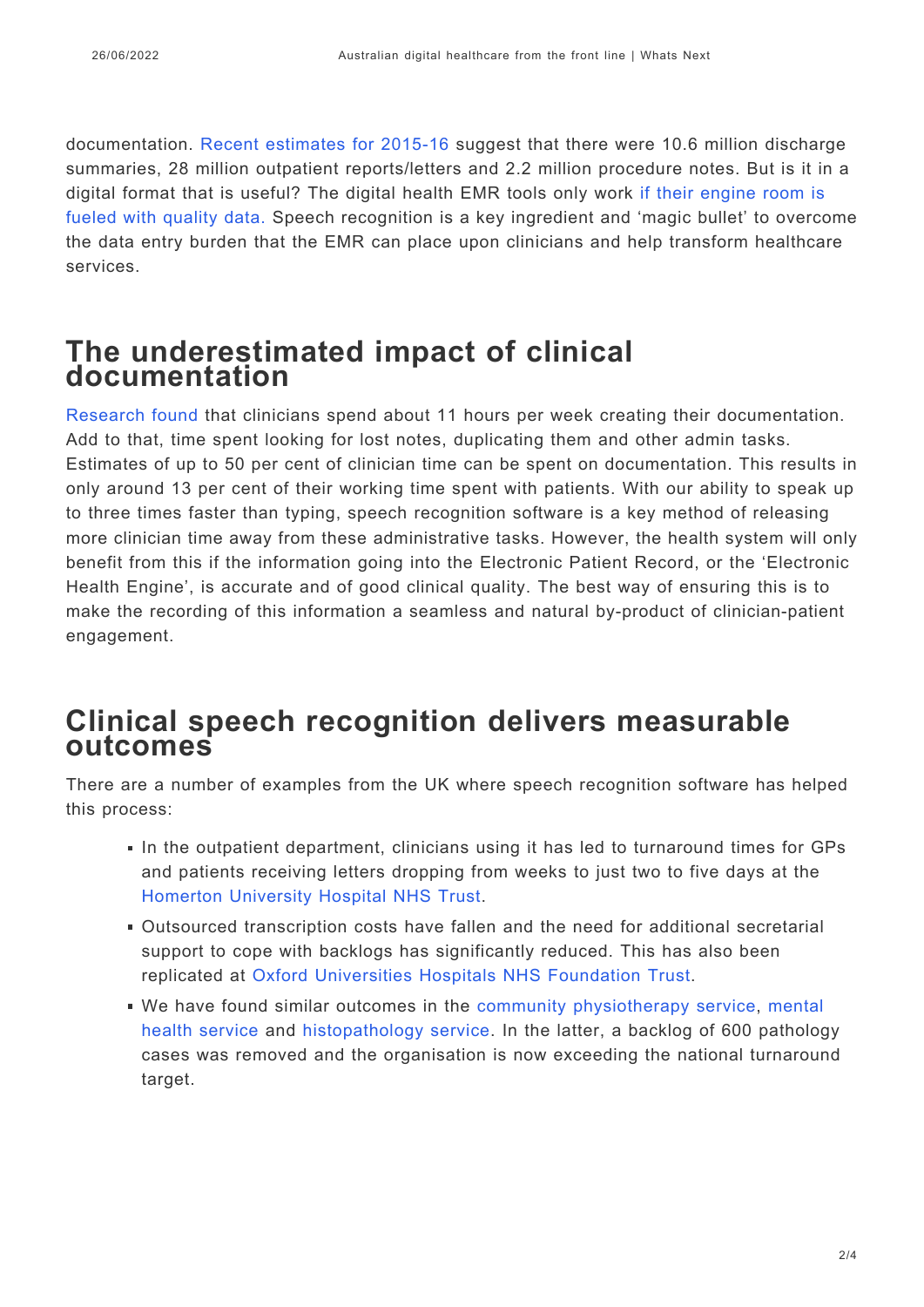## **Secure cloud-service including artificial intelligence in speech recognition and beyond**

After its huge success in the US and UK, Nuance now introduces [Dragon Medical One](https://www.nuance.com/en-au/healthcare/provider-solutions/speech-recognition/dragon-medical-one.html) for Australia´s clinicians. Dragon Medical One is an AI embedded, cloud-based clinical speech recognition solution for documenting care in clinical applications, foremost the EMR. Delegates at HIC2019 had the opportunity to try it for themselves and create their own note using speech. Its speed and accuracy spoke for itself. Plus, the option for the clinician to use their smartphones as a wireless microphone for dictation was thought to be a real bonus.

Hosted in Microsoft's Azure cloud, clinicians can simply open the DMO application, choose the section where they want to document and start speaking. [The electronic patient record will be](https://www.nuance.com/en-au/healthcare/provider-solutions/) [updated directly](https://www.nuance.com/en-au/healthcare/provider-solutions/). Due to the AI embedded neural networks, there is no need for any initial training of the speech engine. The smart algorithms provide the clinician with improved accuracy and speed with their documentation, whether it be an admission note, ward round note, procedure note, discharge summary or the outpatient letter. It allows the clinician to focus more on face-to-face patient care rather than typing.

## **Mobile and fast clinician experience**

- Clinicians can access Dragon Medical speech recognition from anywhere. Whether they are in an outpatient clinic, on the ward, or even at another hospital.
- Providing that a secure network is in place, Dragon Medical One allows to be using speech 'on the go'.
- The speech recognition provided by Dragon Medical One can be used on any device, fixed or mobile.
- The Dragon Medical One cloud-service allows a fast, lightweight deployment with low system administration and hardware costs.
- Updates and access to new features are immediate with the application being flexible across the organisation to meet any change in clinical workflow or service models.
- The Dragon Medical one cloud-based speech recognition service is always available and secure.

As HIC2019 drew to a close, it was clear that the need for real time, quality clinical information requires an industrial strength tool such as speech recognition to support the clinicians with their documentation process. Combined with other considerations such as interoperability, the national health record, myHealth portal, privacy & delivering value-based healthcare, cloudbased AI-embedded speech recognition can assist healthcare providers achieve their goals for digital innovation within the fast-changing Australian medical landscape.